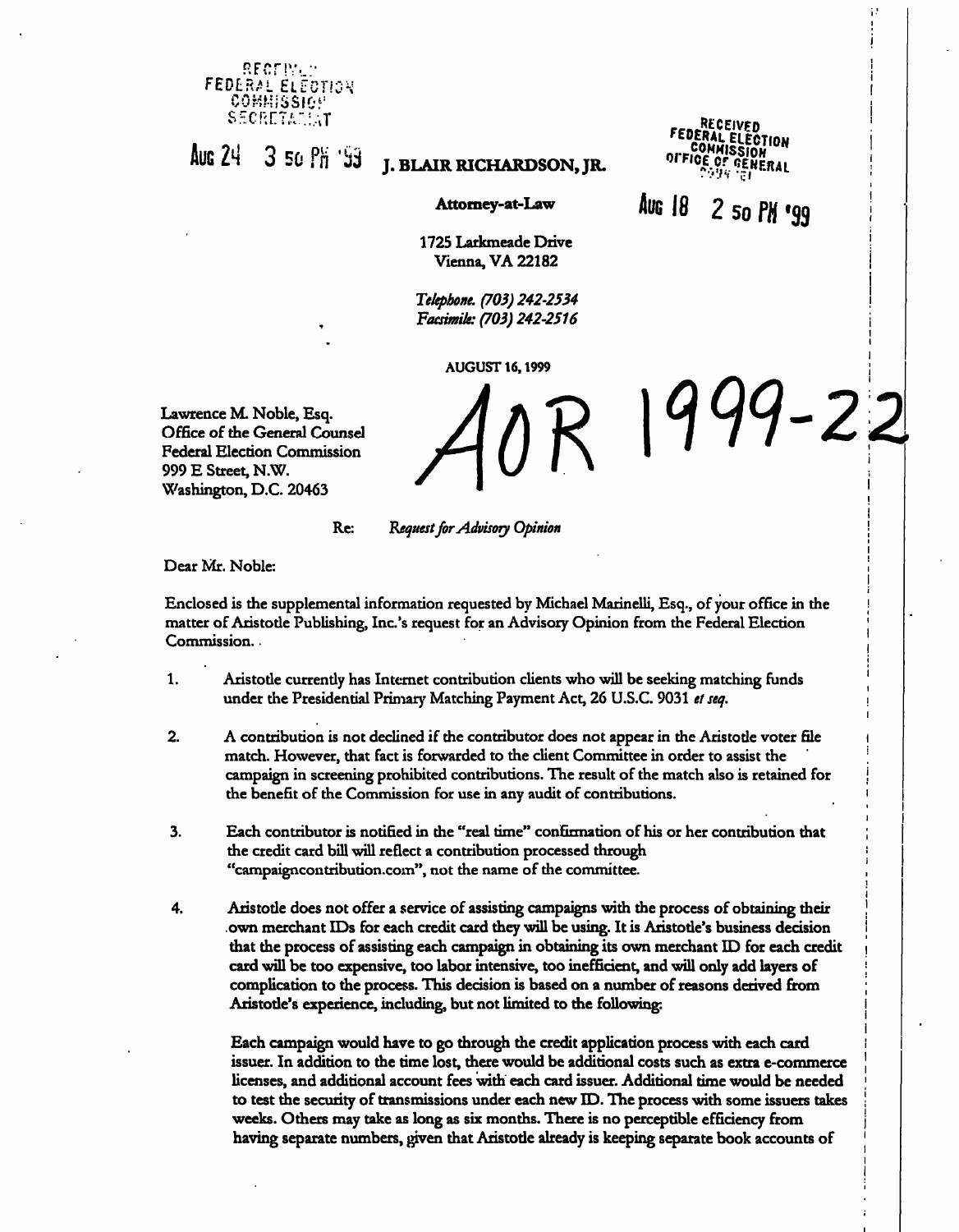all transactions. In fact, Aristotle's costs would be far higher because volume discounts from the use of single merchant IDs would be lost by unnecessarily creating a multitude of duplicative accounts. Those higher costs would be passed on to campaigns, making campaigning even more expensive. In Aristotle's view, there is simply no business or accounting justification for such a cumbersome, wasteful, redundant, and far more expensive process.

i

If additional information is required, please do not hesitate to contact me.

Respectfully submitted,

J.Blalt Richardson, Jr. V |

Counsel for Aristotle Publishing, Inc. j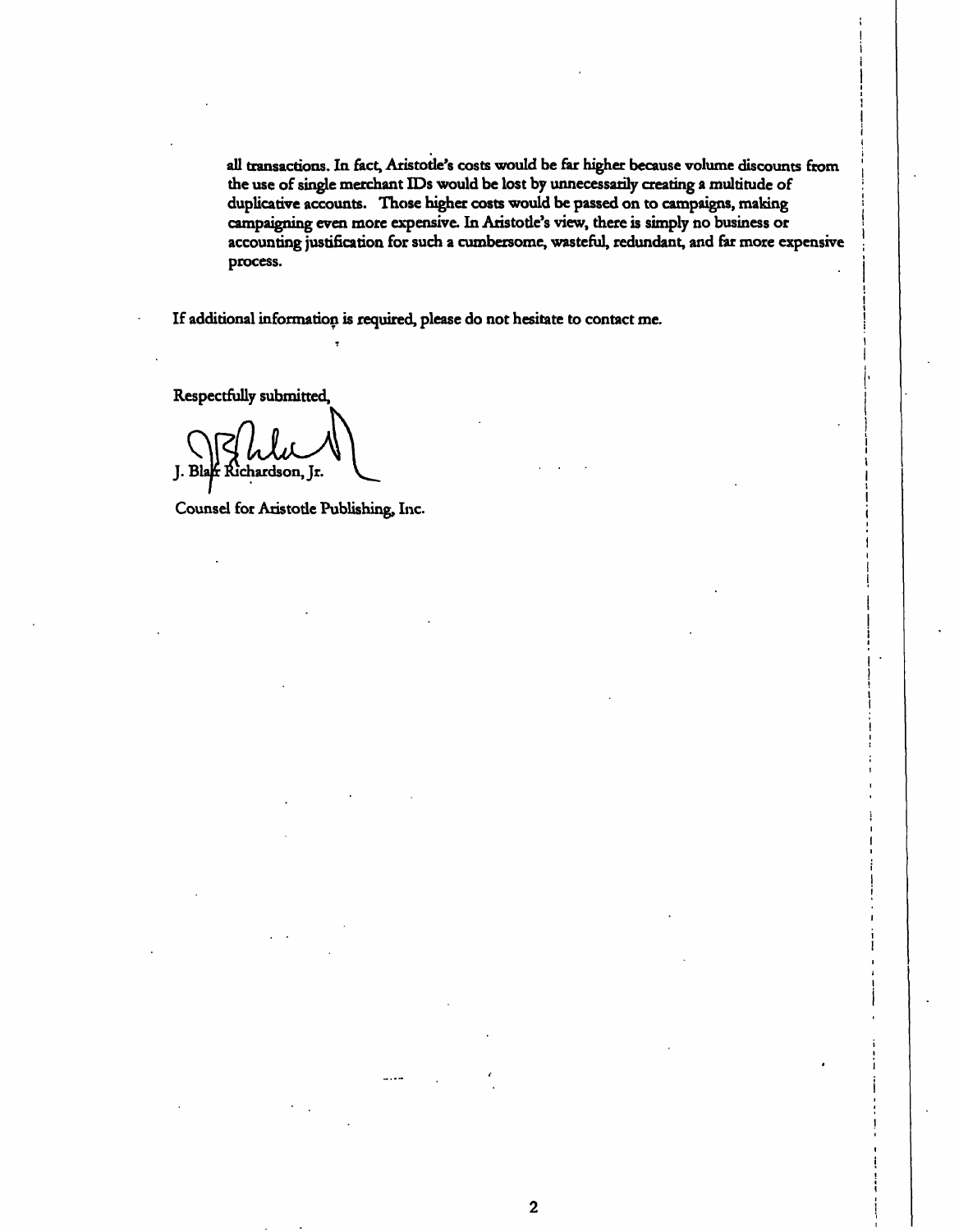### J. BLAIR RICHARDSON, JR. j

#### Attorney-at-Law j

i

i

I

i

j

c=

 $\mathbf{v}$  is

1725 Larkmeade Drive j **Vienna, VA 22182** 

Telephone. (703) 242-2534 Facsimile: (703) 242-2516

**AUGUST 9, 1999** 

Lawrence M. Noble, Esq. Office of the General Counsel Federal Election Commission 999 E Street, N.W. ^ ^ Washington, D.C. 20463

#### Re: Request for Advisory Opinion

Dear Mr. Noble:

Pursuant to 2 U.S.C. §437f, on behalf of Aristotle Publishing, Inc., this letter respectfully requests an Advisory Opinion from die Federal Election Commission. I

# **Introduction**

Aristotle asks the Commission to interpret the Federal Election Campaign Act, 2 U.S.C. §431 et seq. (the "Act"), the Presidential Primary Matching Payment Act, 26 U.S.C. 9031 et seq. (the "Matching Funds Act"), and the Commission's regulations, to permit the company to use its own "merchant ! ID" numbers for clients for whom the Aristotle is collecting and forwarding credit card contributions made through the Internet. •

Aristode makes this request in light of die Internet's role as an important tool to increase democratic j participation, Congress's strong support for greater use of the Internet, and the Commission's prior \ approval of single merchant account structures for multiple committees. Aristode also makes this ' recommendation in light of the desirability of increasing efficiency and security, reducing the cost of j campaigns, and eliminating the specter of allegations that credit card companies may have ' discriminatorily denied merchant IDs. to certain campaigns.

#### Factual Discussion

Contributions to a political campaign by credit card through the Internet are already legal under the j Act, provided that certain safeguards are utilized. The Commission recendy gave provisional j approval under the Matching Funds Act for Internet credit card contributions.<sup>1</sup> The Commission also has approved the use of single merchant accounts for contributions to multiple candidates, ;

<sup>&</sup>lt;sup>1</sup> As noted in the Commission's recent submission to Congress on the proposed rule change, Aristotle was<sup>1</sup> one of the six original petitioners who requested that the Matching Funds Act be amended to allow such j treatment of Internet credit card contributions. '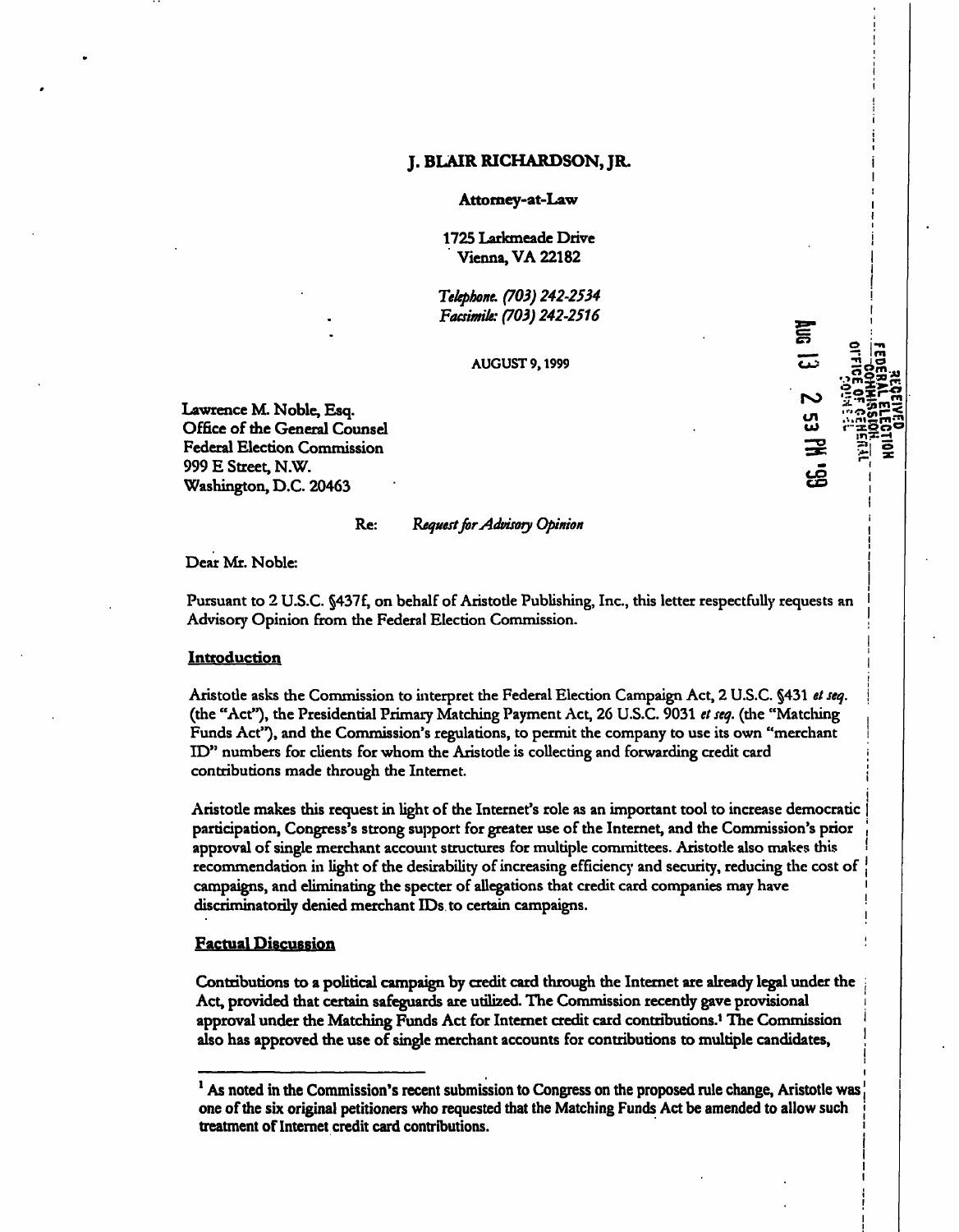provided certain steps are taken to segregate corporate funds from committee contribution proceeds and to facilitate audits.

Aristotle publishes software and offers related services allowing federal candidates to receive contributions by credit card through the Internet An increasing number of campaign clients (presidential and non-presidential) utilizes such software and services. The company has been providing political products and services to thousands of candidates nationwide since 1983. In addition, the company's FEC reporting software has been tested and approved by the FEC for electronic filing by federal campaigns.

#### **Screening**

A candidate utilizing Aristotle's Internet contribution service will download the software from Aristotle's web site and install it at his or her own campaign web site, all at the candidate's own expense. Internet contributors are then screened for impermissible or nonmatchable contributions through a series of sequential measures.

First, through the candidate's web site, contributors view the contribution solicitation form. The form may contain a customized introductory message from the candidate. The form contains • attestation language, derived.from the Commission's guidance in Advisory Opinion 1995-9, informing prospective donors of the Act's contribution limits and source restrictions. The candidate has the option of including an attestation concerning contributions from minors, which language also is derived from Advisory Opinion 1995-9. If the candidate does not wish to accept contributions from minors, the form will note this and will include an appropriate attestation that the contributor is, at least 18 years old.

Second, a prospective donor will be required to provide detailed information, including at least the same information identified as "required" in Advisory Opinion 1999-9:

- The contributor's name
- The contributor's name as it appears on the card
- The billing address on record with the issuer of the card
- The card number
- The expiration date
- The contributor's mailing address; and
- The amount of the contribution

Third, consistent with die Commission's guidance in Advisory Opinion 1999-9, if a prospective donor fails to provide any of the required information or fails to check any of the attestation boxes, the contribution will be rejected. The contributor will be prompted either to correct any missing or inaccurate information, or to cancel the transaction.

i

Fourth, any contribution to a candidate in excess of \$1000 will be rejected at the web site.

Fifth, all contributor names are matched against a nationwide file of public voter registration records<sup>2</sup> .

 $<sup>2</sup>$  By Aristotle's analysis, almost 9 out of 10 online contributors are registered voters (and thus, necessarily,</sup> U.S. citizens). This match provides an additional basis to verify identity, to screen for contributions by minors and for potentially prohibited contributions by non-citizens, and to assist the campaigns in meeting their "best efforts" reporting obligations. The match also is intended to facilitate audits by providing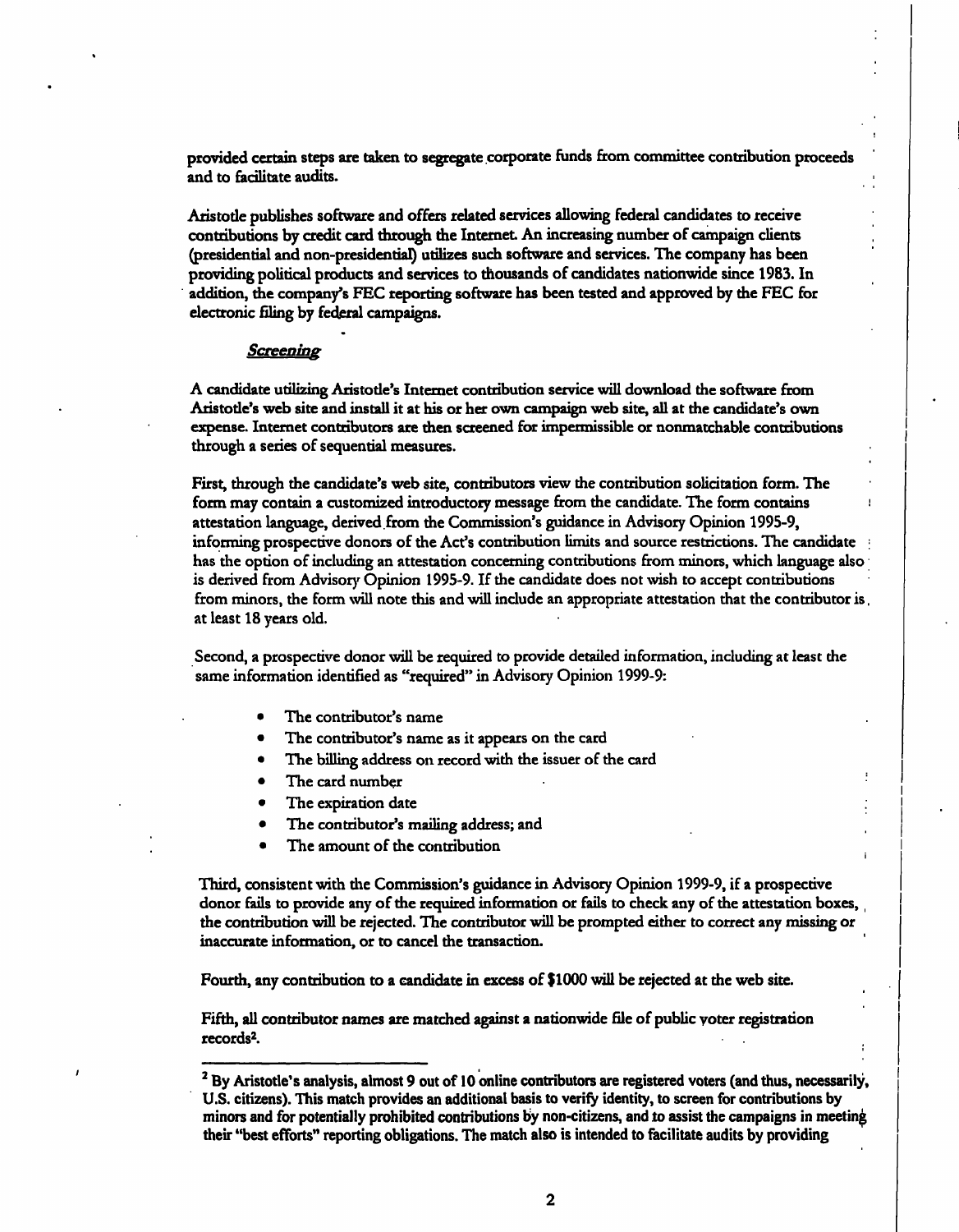#### Processing Contributions

When the online form has been successfully completed, the donor transmits it for "real time" processing. The credit card data is sent directly to the card processing company, which will cross- j check the submitted information with die processing company's own records on the contributor's ' name, billing address, account numbers, and card expiration date.

If the processing company rejects the contribution, the contributor will be informed of this fact All < approved contributions are deposited into a bank account, established by Aristotle exclusively for :<br>1990 - Paris political committee proceeds. This account not only is separate from Aristotle's other corporate i accounts, but also is maintained at an entirely different financial institution. This separate account for \ political committee contributions is established at the Wachovia Bank, an FDIC- insured depository ; institution.<br>Institution.

Aristotle will inform the committees of the identity of the depository bank so that each committee ' may disclose the depository on an amended statement of organization, in accordance with the ( Committee's guidance in Advisory Opinion 1995-34. !

I

i

I

i

To facilitate any audit process and avoid commingling of committee proceeds and Aristotle's i corporate funds, Aristotle also will maintain separate book accounts for each political customer.

All Internet contributions are forwarded to the campaigns (less any agreed processing fees) in accordance with the time requirements of 2 U.S.C §432(b)(l) and (2), and 11 CFR 102.8. !

The information provided to the Committee treasurer is sufficient for the treasurer to fulfill all record-keeping duties under 11 CFR 102.9 and other provisions of the Act and the regulations. ! The information provided by Aristotle to the committee includes, at a minimum: j

- The committee's account number
- The contributor's name and address
- The contributor's employer and occupation
- Date and total amount of contribution
- Processing fees deducted
- Unique contribution confirmation number
- Address verification used (billing address and zip code; also voter record match (if applicable) \

For security reasons, the contributor's credit card number and expiration date are not forwarded to the political customer, so that such information is not included in a committee's database. Aristotle's] policy is intended to reduce the risk of compromising the data's security and contributor privacy. j This risk may exist because of such factors as human error or other security oversights stemming i from the temporary nature of many campaign organizations and their workers.

Aristotle will retain all contributor-supplied information, all records of each deposit into each '' political committee account, and all records of transfers to each political committee.

additional contributor information from public records for the audit trail, whenever a contribution may be i questioned. The contract of the contract of the contract of the contract of the contract of the contract of the contract of the contract of the contract of the contract of the contract of the contract of the contract of th

; i\_\_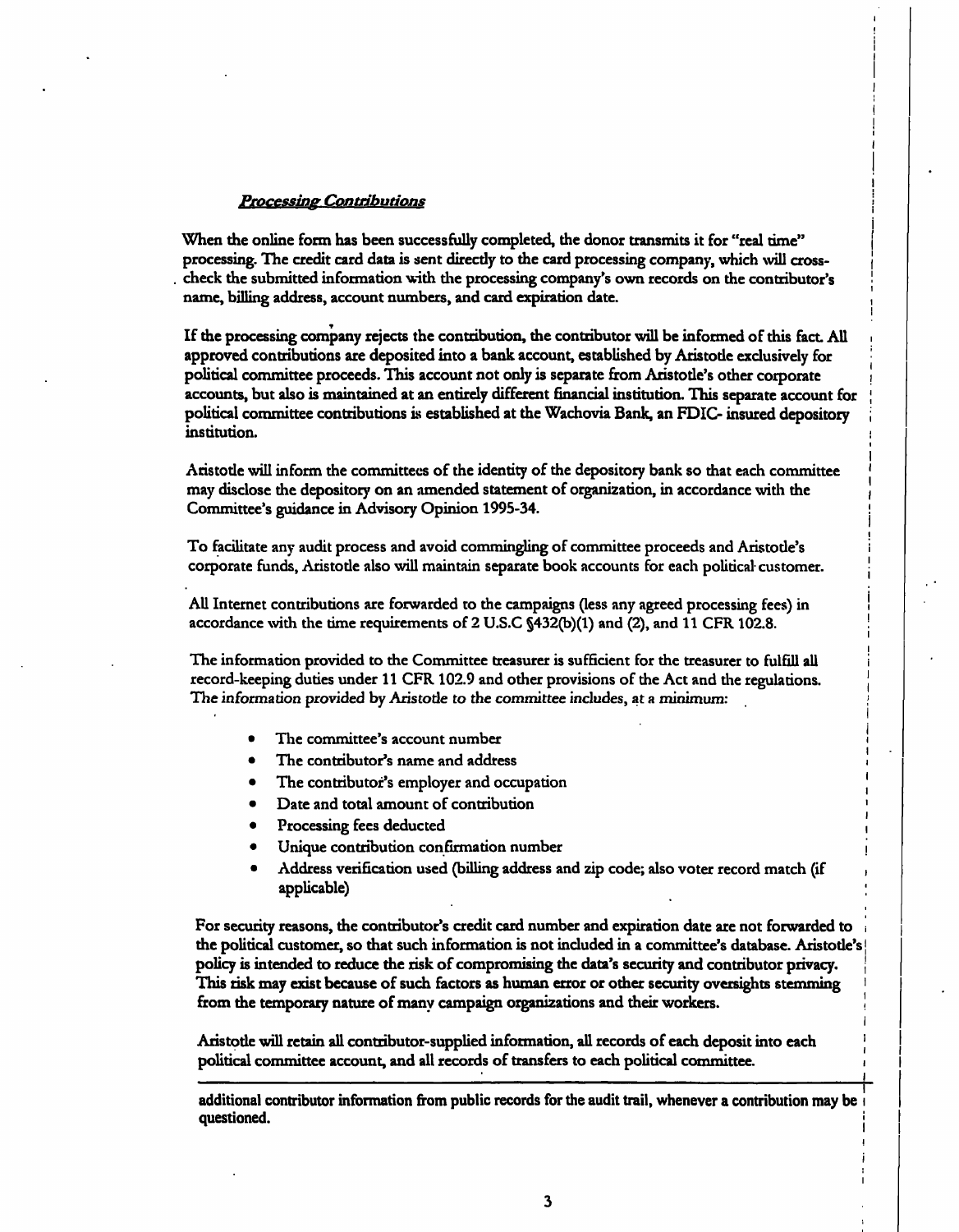Aristotle will make such records available at the Commission's request or as otherwise required by law.

## **Cost of Service**

The company will receive as its fee a negotiated percentage of the contributions. Depending on the terms of the contract, the company or the campaign will pay die credit card processing fee. The company will pay other transaction-based fees associated with collecting and forwarding the funds. The amount of such fees will necessarily be direcdy related to the volume of contributions received by a campaign.

Such costs, along with costs associated with account servicing, record-keeping, accounting, billing review, and legal review, would normally be accounted for in overhead, and are intended and projected to be covered by the fees deducted by Aristotle from actual contributions received. The pricing for each committee will include allowance for an adequate profit.

# The Forwarding of Campaign Contributions Collected By Aristotle Does Not Constitute An Illegal Corporate Contribution If The Company Receives The Usual and Customary Charge for Its Services

The Commission has considered a number of business arrangements between political committees and companies to assist the committees in raising funds. See FEC Advisory Opinions 1991-20 (900number calls), 1991-26 (same), 1994-33 (pre-paid phone calling cards), and 1995-34 (credit card contributions through 900-number). The Commission has repeatedly stated that if the vendor does not receive the "usual and customary charges" for its services, it will have made an illegal corporate contribution. In discussing the proper charge, "the Commission has focused with particularity on the need for an adequate profit and on the advance of services or contribution proceeds without assurance of adequate compensation to the vendor." See Advisory Opinion 1994-33.

From Aristotle's perspective, the company has priced and will price its fees to satisfy this standard. ,

Although Aristotle may charge an initial fee for a campaign to use the service, the company does not • believe that an up-front deposit to cover "set-up" costs should be mandated. The cost of downloading Aristotle's contribution software and establishing a link to Aristotle's web server is minimal. Such acts will be performed by the campaigns, and thus these minimal costs will be borne ' by the campaigns themselves. Furthermore, unlike more elaborate direct mail or 900-number ' fundraising arrangements that require significant customization, once the software is downloaded i and the link is established with the server, the candidate is effectively ready to begin accepting j contributions.

Finally, unlike some 900-number contribution programs where contributors may elect not to pay, j credit card authorizations are far less likely to be subject to refund. As the Commission has j previously noted: j

When a person makes a 900 line phone call, he or she has not yet made a contribution. The i caller has merely pledged to make a contribution, and according to the facts presented by | you, may decide not to make the payment. The contribution does not occur until the caller pays, e.g., on the phone bill. When a person makes a contribution by credit card, however, the contribution is considered to have been made at the time that the card or card number is

i

i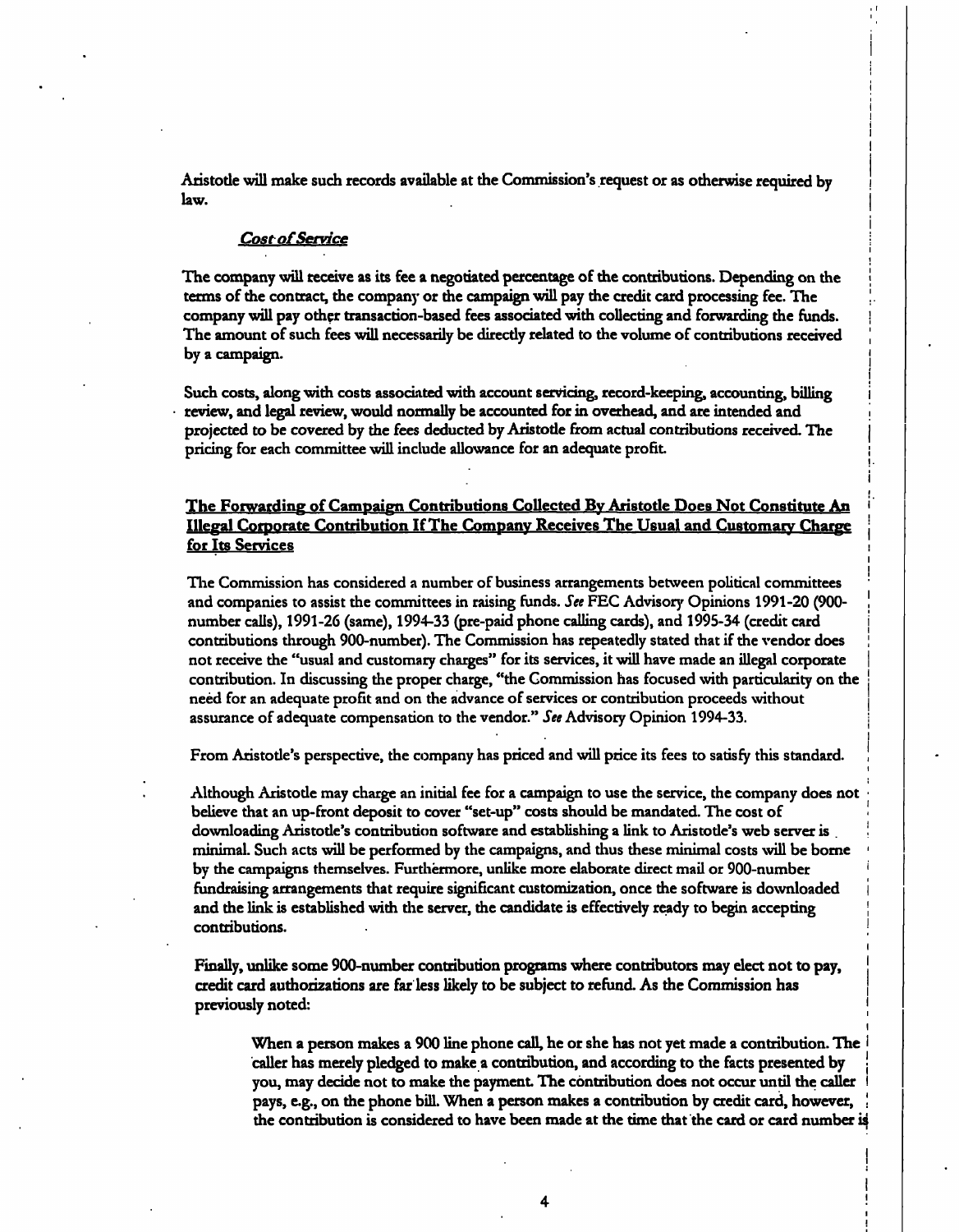presented. See Advisory Opinion 1990-4. The contributor is strictly obligated by the card agreement to make payment of the credit card bill and incurs substantial penalties with possible collection fees and cancellation of future credit privileges for nonpayment.

## FEC Advisory Opinion 1990-14 (emphasis added).

Therefore, to provide for the unlikely event that a refund is required under unusual circumstances, Aristotle's campaign clients are responsible for all refunds. If the campaign failed to pay in a j reasonable time, Aristotle would deduct the amount from any future contributions. See FEC Advisory Opinion 1991-20. To the extent Aristotle must pay any refund before collecting from the client committee, die arrangement would simply need to comply with permissible standards for J extensions of credit in the ordinary course of business. This analysis would be performed on a case- j by-case basis, in accordance with existing standards.<sup>3</sup> See also FEC Advisory Opinion 1995-34, n.4 i ("[SJhould there be unexpected losses due to a large amount of refusals by callers to pay, any ; payment by [the vendor] that is not covered by the amounts charged to the committee or the | revenues from paid calls must be paid by the committee within a reasonable period of time.") I

The concern that the vendor would bear all, or nearly all of the risk, with the Committee assuming • little or no risk, therefore is not present. Cf. FEC Advisory Opinion 1991-20. As long as Aristotle charges its usual and customary charge for the services, including an adequate profit, and does not j grant improper extensions of credit, then no unlawful corporate contribution will have been made. ' i

i

i

i

# The Use Of A Vendor's Merchant Account To Collect And Disburse Contributions For ' Multiple Clients Should Be Permissible If Certain Conditions Are Met

The Commission has previously considered business arrangements where a vendor has collected and i disbursed contributions, utilizing a single depository account for multiple clients. See FEC Advisory Opinion 1991-26 (vendor's single depository account used for campaign contributions made to | multiple clients as a result of 900-number calls); FEC Advisory Opinion 1991-20 (same); FEC ! Advisory Opinion 1995-34 (vendor's single depository account used for credit card contributions made through 900-number to multiple political clients). •

The Commission has approved such arrangements where the vendor a) has a potentially large number of political customers, b) maintains separate book accounts for each committee customer, and c) maintains an account for political committee proceeds separate from the vendor's other corporate accounts. See id.

 $3$  As the Commission stated in FEC Advisory Opinion 1991-20, n. 4:

In determining whether credit is being extended in the ordinary course of business, the Commission will consider whether the commercial vendor is following its established procedures I and past practices in approving the extension of credit, whether the commercial vendor received . prompt and full payment if it previously extended credit to the same candidate or committee, and ! whether the extension of credit conforms to the usual and normal practice of the vendor's trade orj industry. 11 CFR116.3 (c)(l)-(3) \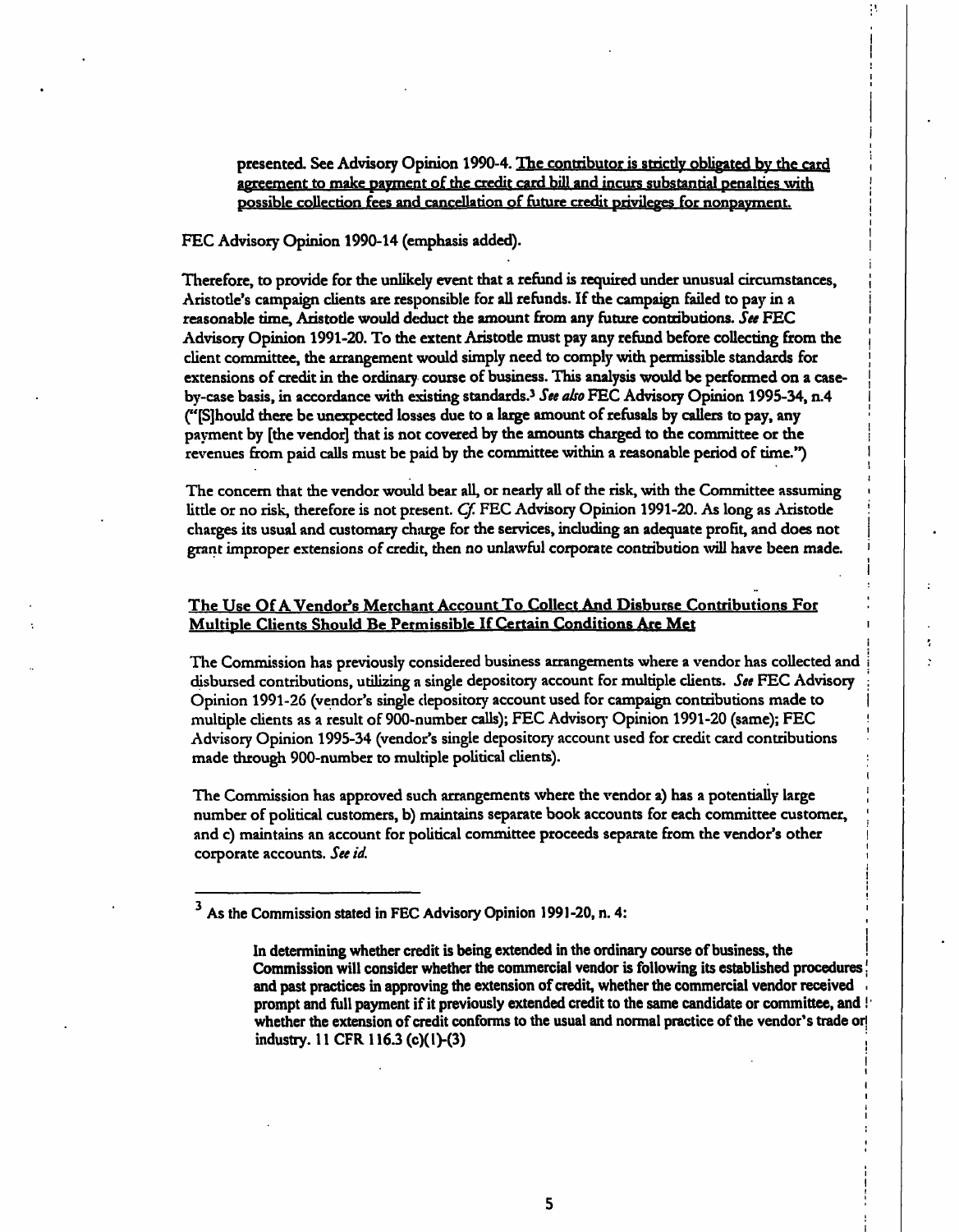The rationale underlying such Advisory Opinions is equally applicable to a situation where Aristotle expects to collect a significant number of Internet contributions for multiple clients under a single merchant  $ID$  in a single account. For a potentially large number of political customers, the arrangement would create efficiencies and reduce campaign costs. Separate book accounts for each committee customer would facilitate any audit that may be necessary. Creation of a separate account for political committee funds would prevent, "insofar as it is practicable, the commingling of political committee funds with corporate funds". See FEC Advisory Opinion request 1991-20.

Aristotle respectfully urges that Commission conclude that Aristotle's use of a single merchant ID for multiple clients is lawful, provided that:

- 1. no unlawful extension of credit is involved;
- 2. Aristotle has established a bank account for its political committee contributions, separate from the company's other business accounts; and
- 3. Aristotle maintains separate book accounts for each political customer.

## Compelling Policy Reasons Support Approving The Use Of A Single Merchant Account To Collect Campaign Contributions From Multiple Clients

Compelling policy reasons further support the approval of the use of a single merchant account under the conditions described above.

The structure creates efficiencies by freeing a campaign from the burden of devoting time and \ resources to obtaining separate merchant IDs from each credit card issuer that the candidate wishes J to utilize. Aristotle currently offers a candidate the immediate ability to take contributions through < American Express, Visa, MasterCard, and shortly, Discover Card. Each issuer has its own application ! forms, rules, time frames, and "creditworthiness" requirements.

The sheer logistics and administrative requirements of duplicating this availability and dealing with ! these entities -- particularly if the amounts involved are relatively small -- would unnecessarily burden a campaign's staff and resources. A vendor collecting contributions under its own merchant ID, j however, assumes the responsibility of efficiently managing these contacts for all of its clients, thus reducing the costs to campaigns.

i

i

On a broader level, a greater potential problem may be created by denying candidates the right to : utilize a vendor that provides a merchant ID with a wide range of related services for collecting Internet contributions. A principle benefit of the use of the Internet for campaigning is the cost- j effectiveness of the medium to raise funds. Yet a requirement that allows only campaigns deemed by ; issuers to be "credit worthy" to take contributions online would be inherently problematic, and j would place too much importance on the varying standards used by credit card companies in issuing merchant IDs. This scenario further creates the specter of allegations that credit card companies may have discriminatorily denied certain campaigns merchant IDs for Internet contributions, and thus i possibly influenced elections.

The Matching Funds Act Also Permits Use of Single Merchant Account for Multiple Clients j

As noted above, in Advisory Opinion 1999-9, the Commission provisionally approved the i matchability of credit card contributions for Internet contributions. In Advisory Opinions 1991-20, I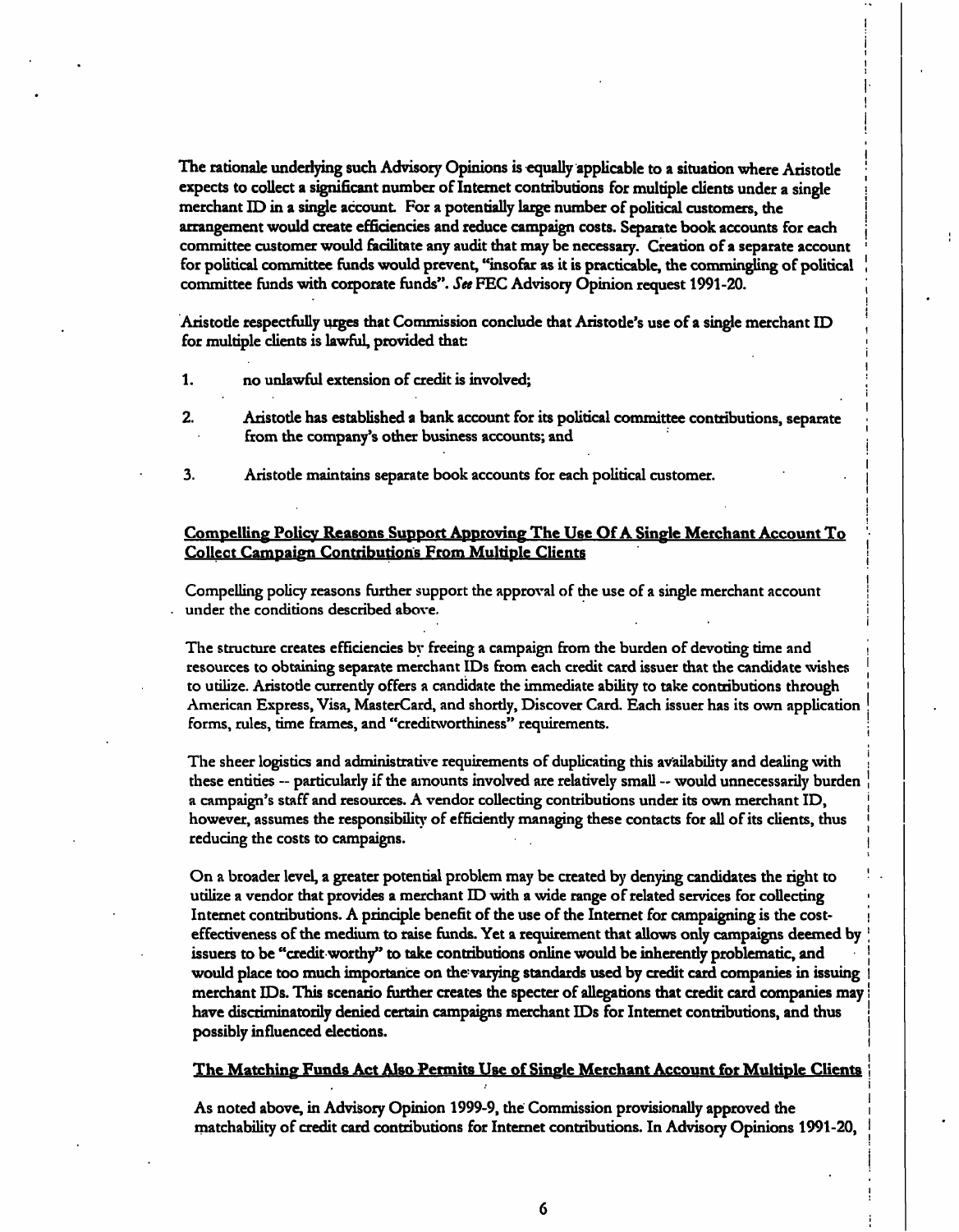1991-26 and 1995-34, the Commission has approved the use of single merchant accounts for ; contributions to multiple committees.

Under an analysis that is consistent with the "safe harbor" provisions of 1999-9 and the Advisory | Opinions permitting the use of single merchant IDs for multiple accounts, there are no provisions of | the Matching Funds Act that require a higher standard for treatment of the contributions that are processed through Aristotle, for the following reasons: j

i

i

i

i i

i

I

i i

i

I

- Like the entities in Advisory Opinions 1991-26, 1991-20 and 1995-34, Aristotle is an independent contractor, authorized to collect and forward contributions to each political committee treasurer that has been designated to receive contributions and make expenditures j under 11 CFR 102.9. !
- Aristotle's screening procedures exceed those approved in Advisory Opinion 1999-9. These procedures allow the committee "to verify the identity of those who contribute via credit card with the same degree of confidence that political committees generally accept checks via direct mail and other forms of solicitation that are consistent with Commission regulations". See Advisory Opinion 1999-9. |
- Aristotle's service of matching each contributor against a nationwide file of public voter records provides an additional screening element for verification of the contributor's identity, exceeding ; the steps approved in the Advisory Opinions pertaining to mntchability of Internet contributions i and use of single merchant accounts for multiple clients.
- All contributions are forwarded to each political committee treasurer within the time ' requirements of 2 U.S.C. §432(b)(l) and (2), and 11 CFR 102.8. |
- The information provided to the Committee treasurer is sufficient for the treasurer to fulfill all record-keeping duties under 11 CFR 102.9 and other provisions of the Act and the regulations. i
- Any additional contributor-supplied information (including card number and expiration dates) ' that might be required by the FEC for an audit is maintained by Aristotle, in separate book accounts for each political customer, and would be made available as required. i
- Wachovia, the bank into which the contributions are initially deposited, is an FDIC-insured \ bank, whose name the campaigns would disclose on their statements of organization. See 11 CFR 103.2 and 103.3. See also FEC Advisory Opinion 1995-34 (the vendor "should inform the committees of the identity of the depository so that each committee may disclose the depository ' on a amended statement of organization").
- Aristotle offers those who use the Internet contribution software the ability to integrate with Aristotle's FEC-tested reporting software. The ability to audit the contributions is therefore i further increased by this electronic record keeping, particularly when compared with record- j keeping for credit card contributions handled manually.
- The Aristotle system exceeds the standards approved by the Commission for the use of single merchant numbers, and the use of separate book accounts for each customer will enable ' Aristotle to record every contribution made to each particular campaign. See Advisory Opinion ; 1991-26. i

7